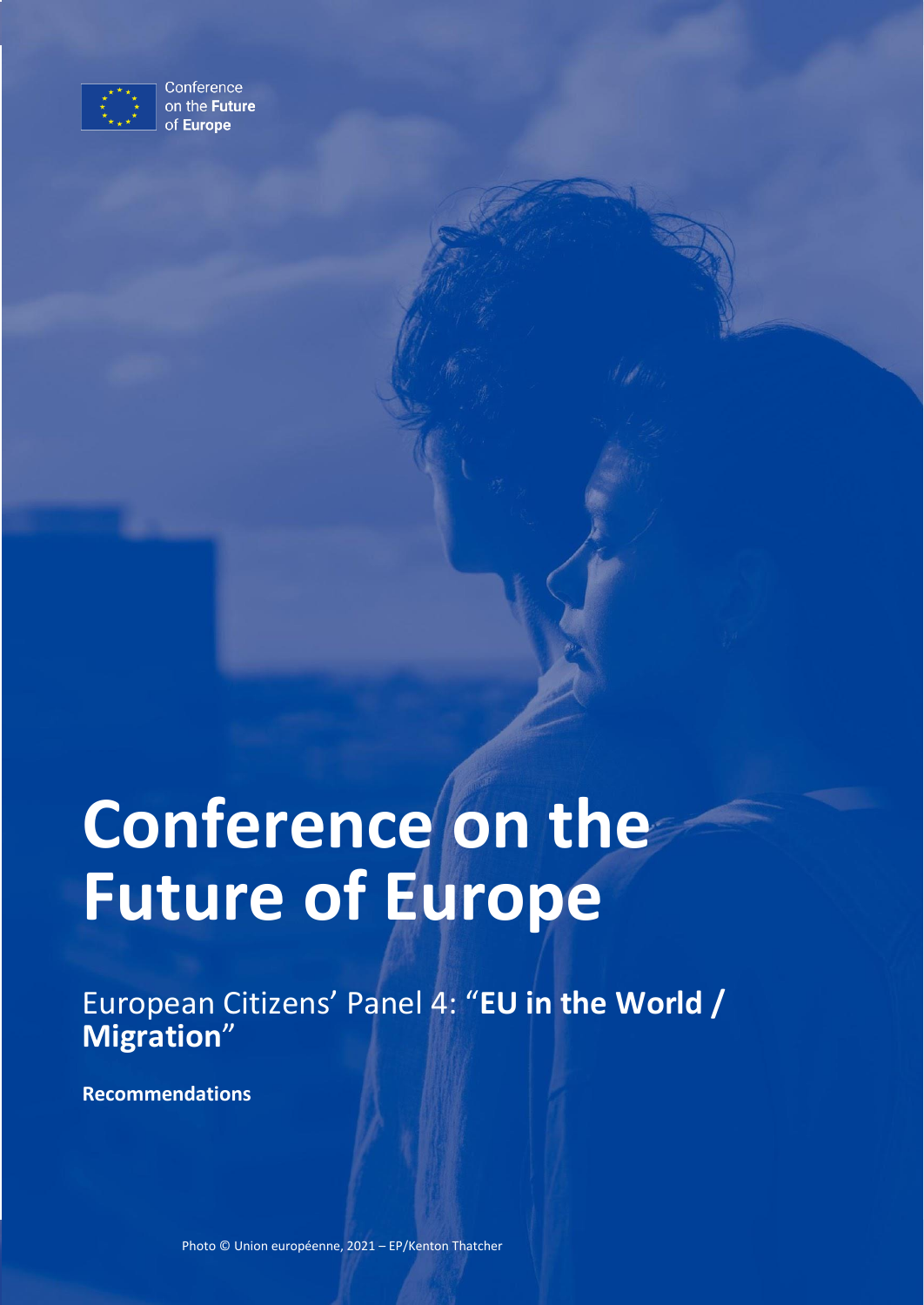# **Conference on the Future of Europe European Citizens' Panel 4: "EU in the World / Migration"**

# **RECOMMENDATIONS ADOPTED BY THE PANEL (TO BE TAKEN FORWARD TO THE PLENARY)**

Stream 1 Self-reliance and Stability

Substream 1.1 Autonomy of the EU

**1. We recommend that strategic products from European fabrication (such as agricultural products, semiconductors, medical products, innovative digital and environmental technologies) should be better promoted and financially supported to keep them available and affordable to European consumers and reduce dependencies from outside Europe to the largest possible extent. This support could include structural and regional policies, support to keep industries and supply chains within the EU, tax breaks, subsidies, an active SME policy as well as education programs to keep related qualifications and jobs in Europe. However, active industrial policy should be selective and focused on innovative products or those that are relevant to secure basic needs and services.**

We recommend this because Europe has entered too many dependencies from outside Europe in key areas that have potential for diplomatic conflicts and could result in shortcomings of basic or strategically relevant products or services. As production costs in the EU are often higher than in other parts of the world, more active promotion and support of these products will enable and incentivise Europeans to buy competitive European products. It will also strengthen European competitiveness and keep future-oriented industries and jobs in Europe. Stronger regionalisation of production will also reduce transport costs and environmental damages.

**2. We recommend that the EU reduce dependencies from oil and gas imports. This should be done by actively supporting public transport and energy efficiency projects, a Europe wide high speed rail and freight network, the expansion of clean and renewable energy provision (in particular in solar and wind) and alternative technologies (such as hydrogen or waste-to-energy). The** 

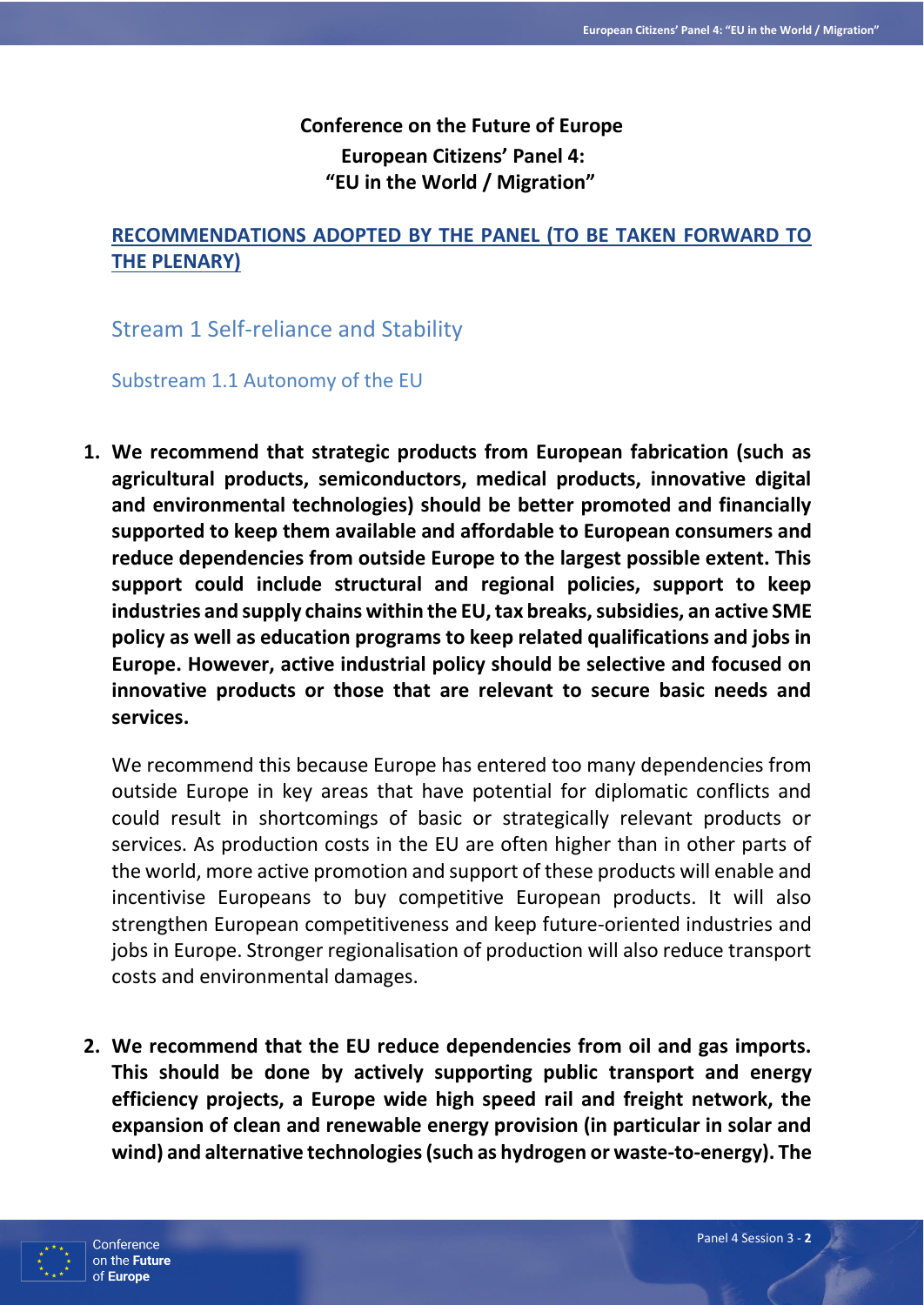**EU should also promote the cultural change from the individual car towards public transport, e-car sharing and biking.**

We recommend this because it creates a win-win situation both for the autonomy of Europe from external dependencies as well as ambitious climate and CO2 reduction targets. It will also allow for Europe to become a strong player in future-oriented technologies, strengthen its economy and create jobs.

**3. We recommend a law is passed at EU level in order to ensure that all EU production and supply processes and the goods which are imported, comply with qualitative, ethical, sustainable and all applicable human rights European standards; offering certification for products abiding by this law.**

We recommend this as it helps both consumers and traders to be able to easily access information about the products they are buying/trading. This is achieved through checking the certification system; certification also helps to reduce the gap between cheap and expensive products available on the market. The cheap products will not meet the required standard and therefore cannot pass as being of good quality. Qualification for this certification would serve to protect the environment, saving resources and promoting responsible consumption.

**4. We recommend the implementation of a European-wide programme to support small local producers from strategic sectors across all Member States. These producers would be professionally trained, financially supported through subsidies and encouraged to produce (where raw materials are available in the EU) more goods fulfilling requirements at the expense of imports.**

We recommend this because by supporting EU based producers in strategic sectors, the EU can reach economic autonomy across these sectors. This could only serve to strengthen the entire production process thus promoting innovation. This would lead to more sustainable production of raw materials in the EU, reducing transport costs and serving to protect the environment.

**5. We recommend to improve the implementation of human rights at a European level through: Raising awareness in countries that do not comply, at the required extent, with ECHR (European Convention of Human Rights) or the Convention for the Protection of Human Rights and Fundamental Freedoms; a strict control, coordinated by the EU and the Justice Scoreboard, of the extent** 

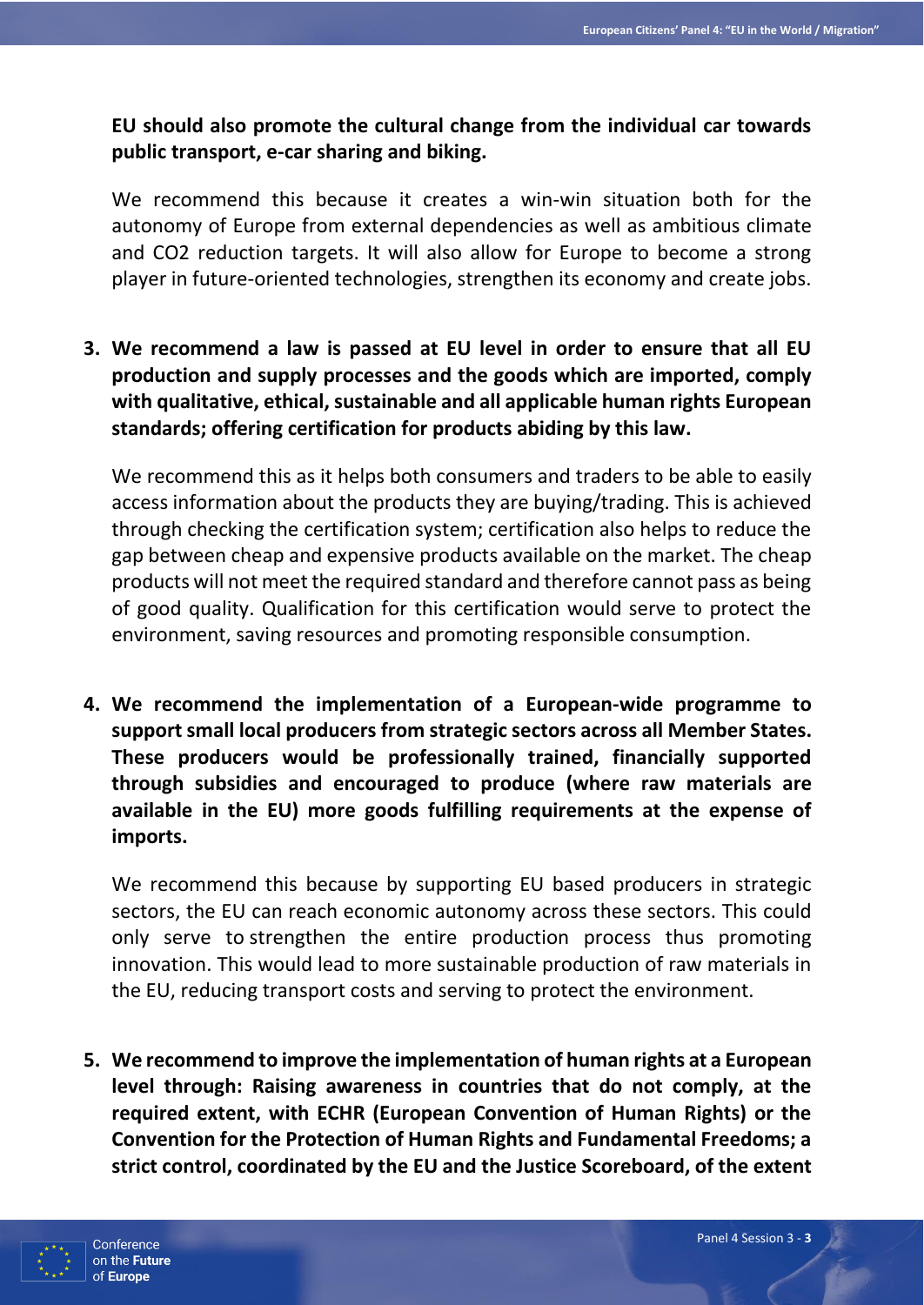**to which human rights are respected among Member States and a strong enforcement of compliance through different types of sanctions.**

We recommend this because human rights have already been agreed upon by the Member States when ratifying the European Convention of Human Rights, now being necessary to increase the acceptance in each individual state in order to make sure human rights are actively known and implemented in these Member States.

**6. We recommend a revision and an intense communication campaign at a cross European level to be initiated in order for EURES (European Employment Services), the EU Immigration Portal and the EU Skills Profile Tool for Third Country Nationals to be better known by European citizens and more frequently accessed by EU companies in order to advertise and publicise their vacancies.**

We recommend to not create a new online platform advertising job opportunities for European youth. There are more than enough similar initiatives which already exist at a European level. We believe enhancing what already exists is the key to promoting the existing workforce and employment opportunities at a European level.

## Substream 1.2 Borders

**7. We recommend that a system for labour migration into the EU that is based on the real needs of the European labour markets is created. There should be a unified recognition system of professional and academic diplomas from outside and within the EU. There should be professional qualification offers as well as cultural and linguistic integration offers for qualified migrants. Asylum seekers with relevant qualifications should be given access to the labour market. There should be an integrated agency for which the European Cooperation Network of Employment Services could be the basis.**

We recommend this because Europe needs qualified labour in certain areas that cannot be fully covered internally. Currently, there are not enough viable ways to legally apply for a work permit in the EU. A European wide recognition system for professional and academic diplomas will facilitate covering these needs and enable more simplified labour migration within and from outside the EU. Employment gaps could be filled more effectively and uncontrolled migration

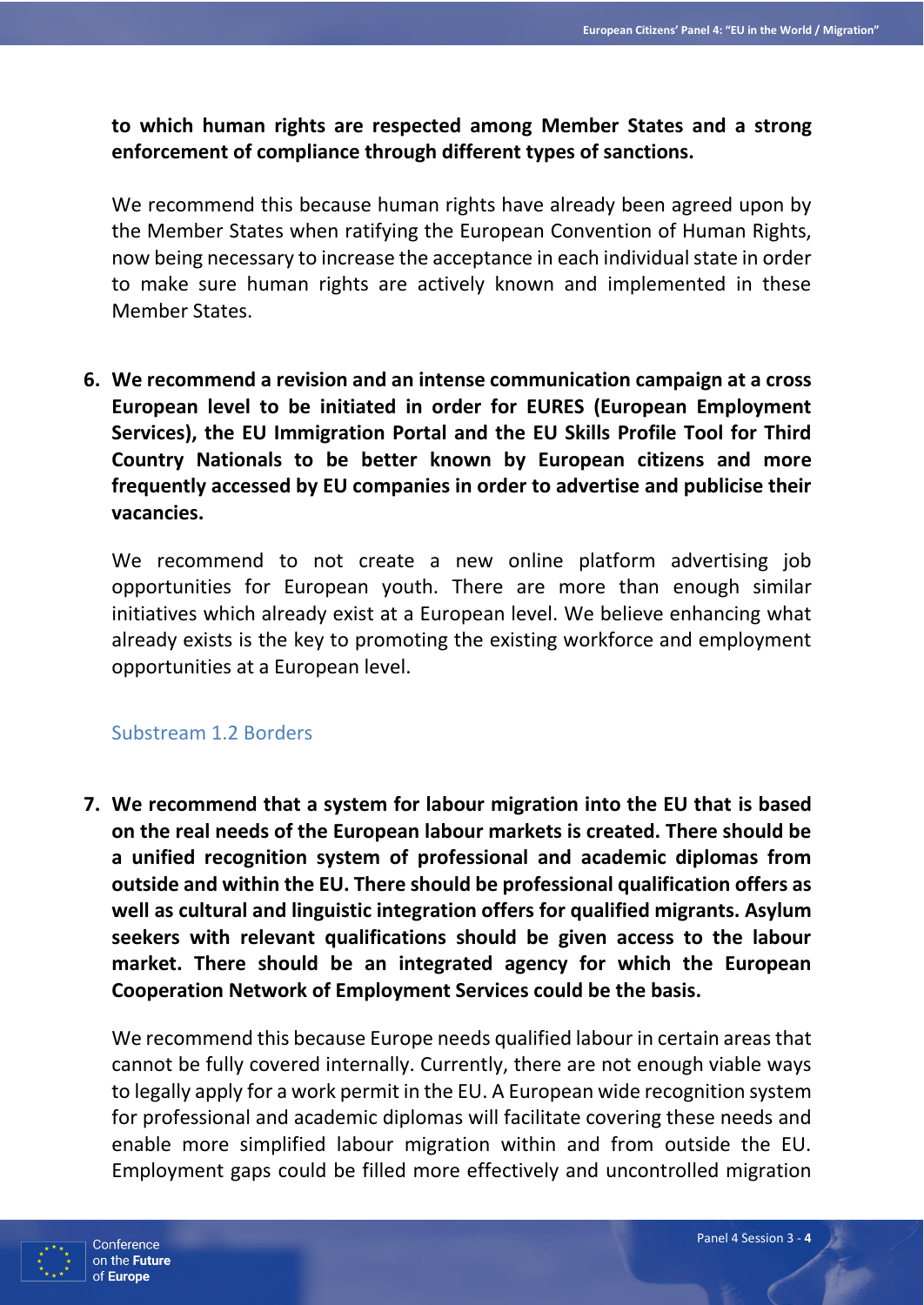better managed. Opening the system of labour migration to asylum seekers could help accelerate their integration into European economies and societies.

**8. We recommend that the European Union expands its legislation to assign more power and independence to Frontex. This enables them to intervene in all Member States so that they can ensure the protection of all external borders of the EU. However, the EU should organise process audits on the organisation of Frontex, as full transparency is needed in the functioning of Frontex to avoid all kinds of abuses.**

We recommend this because we find it unacceptable that Frontex can be denied access to the borders, particularly in situations where human rights are violated. We want to ensure that Frontex implements European legislation. Frontex itself must be controlled and checked to prevent inappropriate behaviour within the organisation.

**9. We recommend that the European Union organises, specifically for economic migrants, the possibility of screening citizens (on proven skills, background, etc.) in the country of departure; this is to determine who is eligible to come and work in the EU, depending on the economic needs/vacancies of the host country. These screening criteria must be public and consultable by everyone. This can be realised by creating an (online) European Agency for Immigration.**

We recommend this because in this way people do not have to cross the border illegally. There would be a controlled flow of people who enter the EU, which results in a decrease in the pressure at the borders. At the same time, this facilitates the fulfilment of job vacancies in the host countries.

**10.We recommend that the European Union ensures that the welcoming policy and facilities at each border are the same, respecting human rights and guaranteeing the safety and health of all migrants (for example pregnant women and children).**

We recommend this because we highly value the fair and equal treatment of migrants at all borders. We want to prevent migrants from staying too long at the borders and Member States becoming overwhelmed with the inflow of migrants. Member States must all be well-equipped to welcome them.

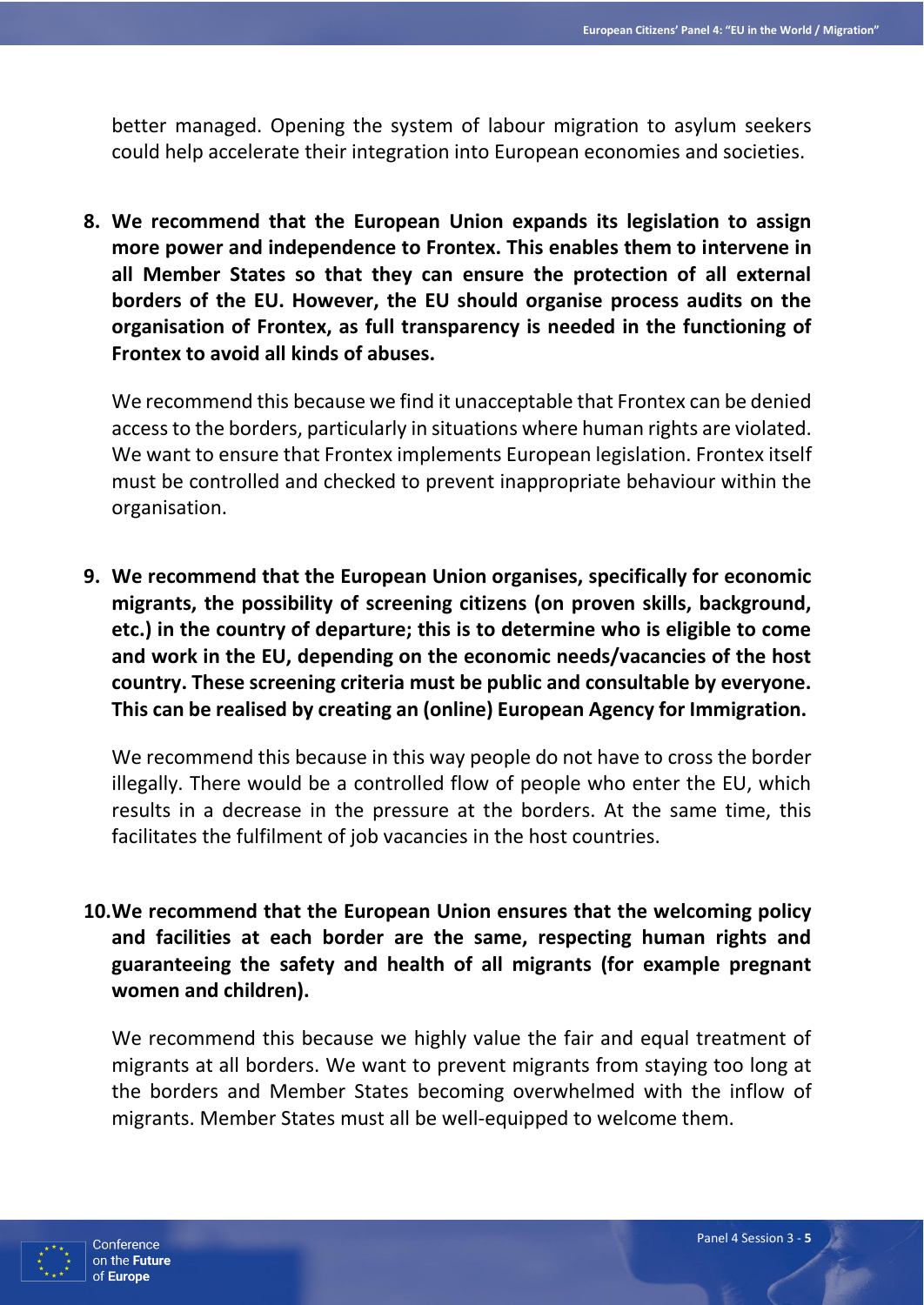## Stream 2: The EU as an International Partner

Substream 2.1 Trade and Relations in an Ethical Perspective

**11.We recommend that the EU enforces restrictions on the import of products from countries that allow child labour. This should be done through a blacklist of companies that is periodically updated according to current conditions. We furthermore recommend to ensure gradual access to schooling for children leaving the workforce and to promote consumer awareness on child labour through information made by official EU channels, e.g. campaigns and storytelling.**

We recommend this because we recognize the link between the lack of access to schooling and the presence of child labour. Through this recommendation we want to raise awareness of the consumers, to reduce the demand for products made by child labour, so that the practice can eventually be abolished.

**12.We recommend that the EU establishes partnerships with developing countries, supporting their infrastructure and sharing competences in exchange for mutually favorable trade deals to aid them in the transition towards green energy sources.**

We recommend this in order to facilitate the transition to renewable energy sources in developing countries through trade partnerships and diplomatic agreements. This would establish good long-term relationships between the EU and developing countries, and it would contribute to the fight against climate change.

**13.We recommend that the EU introduces a mandatory eco-score to be displayed on the front of all products that can be bought by the general consumer. The eco-score would be calculated according to emissions from production and transportation, as well as harmful content, based on a list of hazardous products. The eco-score should be managed and monitored by an EU authority.**

We recommend this in order to make the EU consumer more aware of the environmental footprint of the products they buy. The eco-score would be an EU-wide scaling method, to easily show how eco-friendly a product is. The eco-

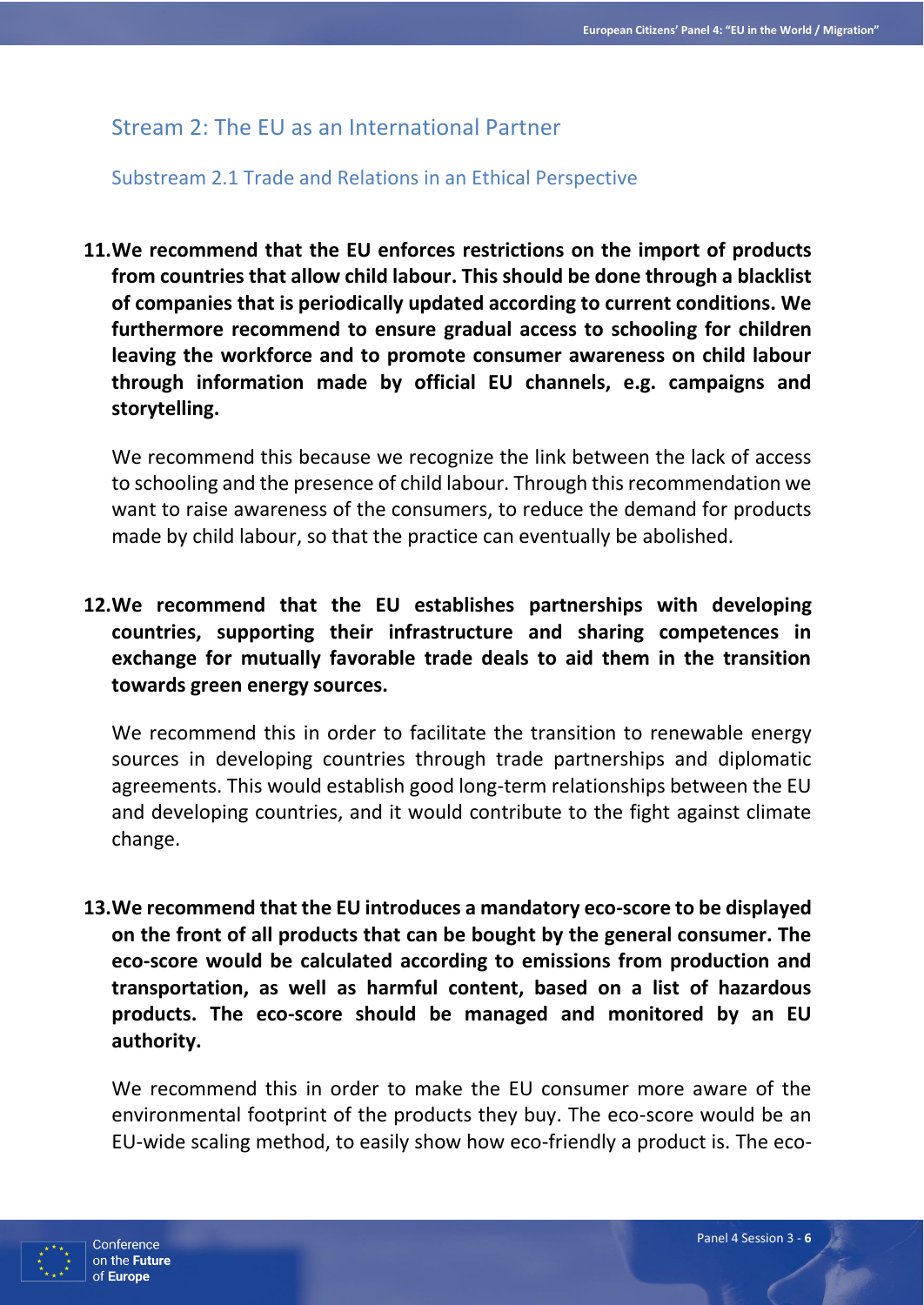score should include a QR code on the back of a product, providing further information on its environmental footprint.

Substream 2.2 International Climate Action

**14.We recommend that the European Union adopts a strategy in order to be more autonomous in its energy production. A European body integrating the existing European energy institutions should coordinate the development of renewable energies depending on the needs, capacity and resources of Member States while respecting their sovereignty. The institutions would promote knowledge sharing between them to implement this strategy.**

We recommend it because the current dependency makes us vulnerable in situations of political tensions with countries we import from. We see it with the current electricity crisis. However, this coordination should respect every country's sovereignty.

**15.We recommend higher environmental standards for the export of waste inside and outside of the EU and more stringent controls and sanctions to stop illegal exports. The EU should incentivise the Member States more to recycle their own waste and use it for energy production.**

We recommend it in order to stop environmental damage when some countries get rid of their waste at the expense of others, especially when this is done outside of any environmental standards.

**16.We recommend that the EU encourages the ongoing environmental transition in a stronger way by setting a goal of eliminating polluting packaging. This would involve promoting less packaging or more environmentally-friendly packaging. To ensure that smaller companies can adapt, help and adjustments should be provided.**

We recommend it because we need to reduce the use of natural resources, especially raw materials from outside the EU. We also need to reduce the harm done by Europeans to our planet and its climate. Increased support to small companies is critical to ensure they can adapt without increasing their prices.

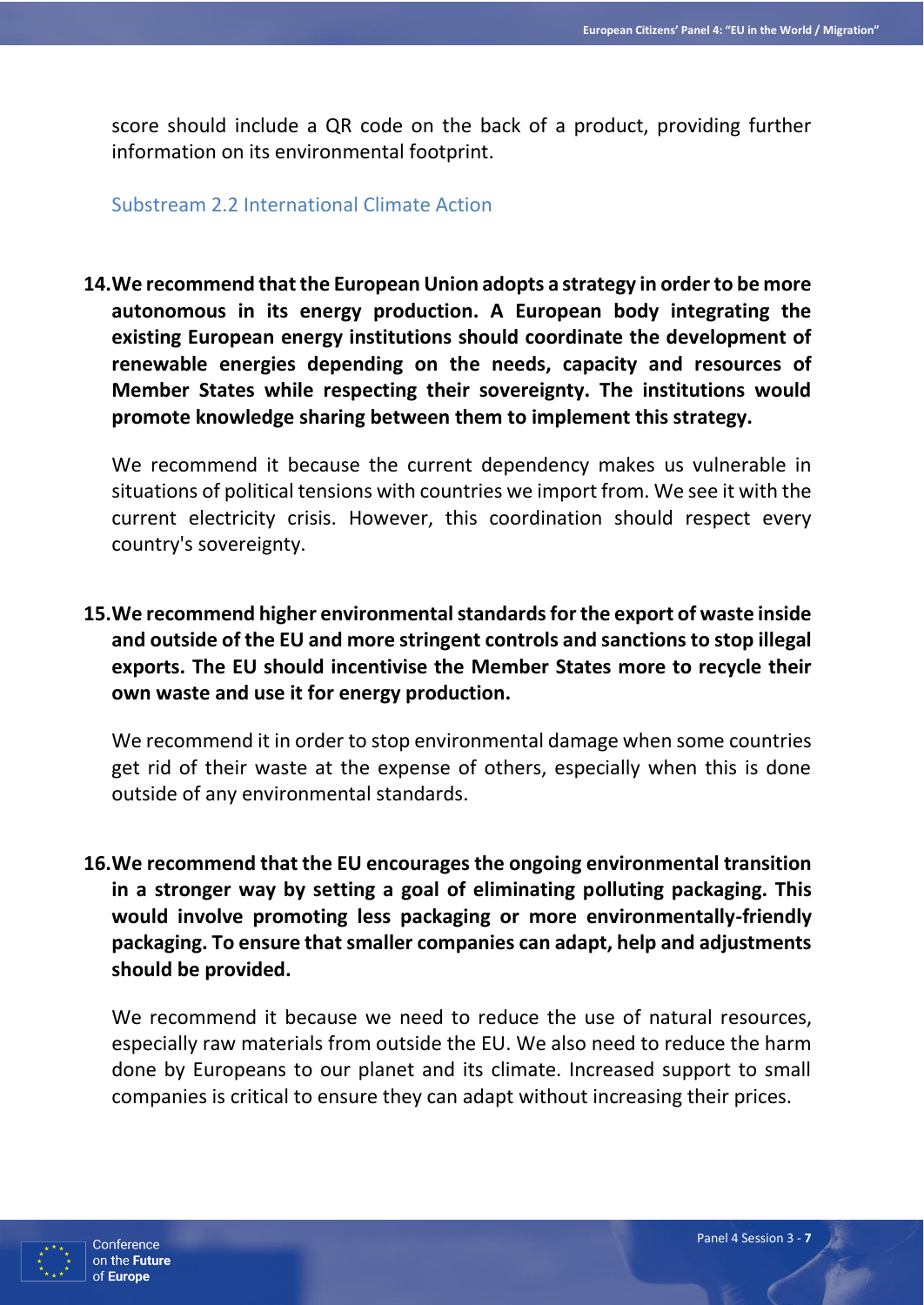**17.We recommend that countries of the European Union, together, look into the question of nuclear energy more seriously. There should be increased collaboration around the assessment of the use of nuclear power and its role in the transition that Europe needs to achieve towards green energy.**

We recommend it because the nuclear question cannot be solved by one country. There are currently over a hundred reactors in half of the Member States, and more are under construction. Since we share a common electricity grid, the low-carbon electricity they produce benefits all Europeans and increases our continent's energy autonomy. In addition, exposed nuclear waste or an accident would affect several countries. No matter what choice is made on whether to use nuclear energy or not, Europeans should discuss it together and build more converging strategies while respecting national sovereignties.

#### Substream 2.3 Promotion of European Values

**18.The EU should be closer to the citizens. We recommend that the EU creates and strengthens links with citizens and local institutions, such as local governments, schools, and municipalities. This should be done in order to improve transparency, reach the citizens and communicate better with them about concrete EU initiatives and general EU information.**

We recommend this because current EU information is not accessible enough to all groups in society and does not reach ordinary citizens. It is often boring, difficult to understand and not user-friendly. This must change to ensure that citizens have a clear vision of the EU's role and actions. To spark interest, EU information needs to be easier to find, motivating, exciting and in everyday language. Our suggestions are: School visits by EU politicians, radio, podcasts, direct post, press, bus campaigns, social media, local citizen assemblies and creating a special task force to improve EU communication. These measures will allow the citizens to get EU information that is not filtered through national media.

**19.We recommend stronger citizen participation in EU politics. We propose direct citizens' involvement events, similar to the Conference on the Future of Europe. They should be organised on a national, local and European level. The EU should provide a coherent strategy and central directions for these events.**

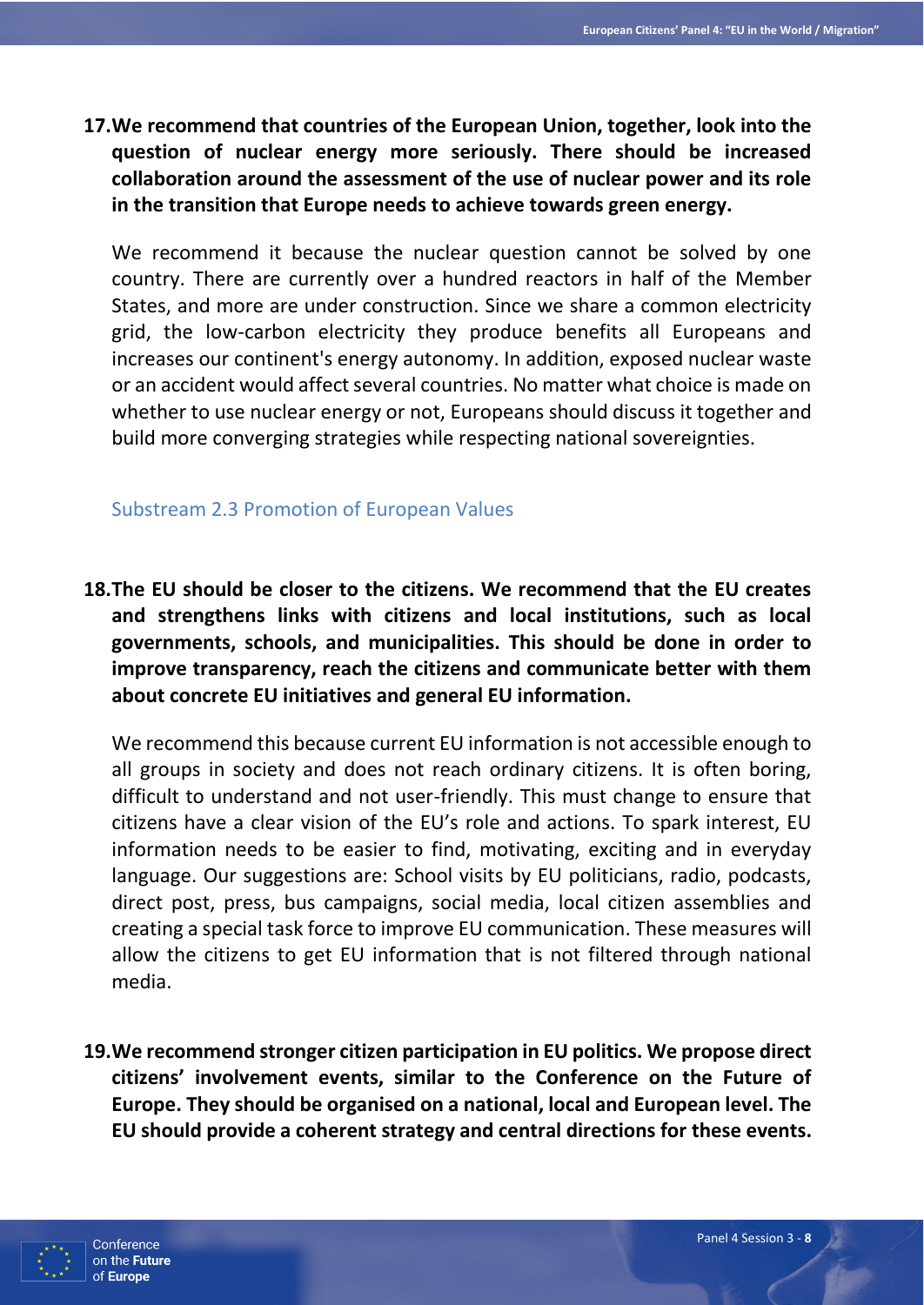We recommend this because such participatory democracy events will provide correct information about the EU, as well as improve the quality of EU policies. The events should be organised in order to promote core values of the EU democracy and citizen participation. These events would provide an opportunity for the politicians to show the citizens that they find it important that citizens are aware of current events and should be involved in shaping them. Centralised guidelines will give the national and local Conferences a coherent and uniform shape.

# Stream 3: A Strong EU in a Peaceful World

Substream 3.1 Security and Defence

**20.We recommend that a future 'Joint Armed Forces of the European Union' shall predominantly be used for self-defence purposes. Aggressive military action of any kind is precluded. Within Europe, this would entail a capacity to provide support in times of crises such as in the case of natural catastrophes. Outside European borders this would provide the capacity to be deployed in territories in exceptional circumstances and exclusively under a respective legal mandate from the United Nations Security Council and thus in compliance with international law.**

Were this recommendation implemented it would allow the European Union to be perceived as a credible, responsible, strong and peaceful partner on the international stage. Its enhanced capacity to respond to critical situations both internally and externally is thus expected to protect its fundamental values.

## Substream 3.2 Decision-making and EU Foreign Policy

**21.We recommend that all issues decided by way of unanimity are changed to be decided by way of a qualified majority. The only exceptions should be the admission of new membership to the EU and changes to the fundamental principles of the EU as stated in Art. 2 of the Lisbon Treaty and the Charter of Fundamental Rights of the European Union.**

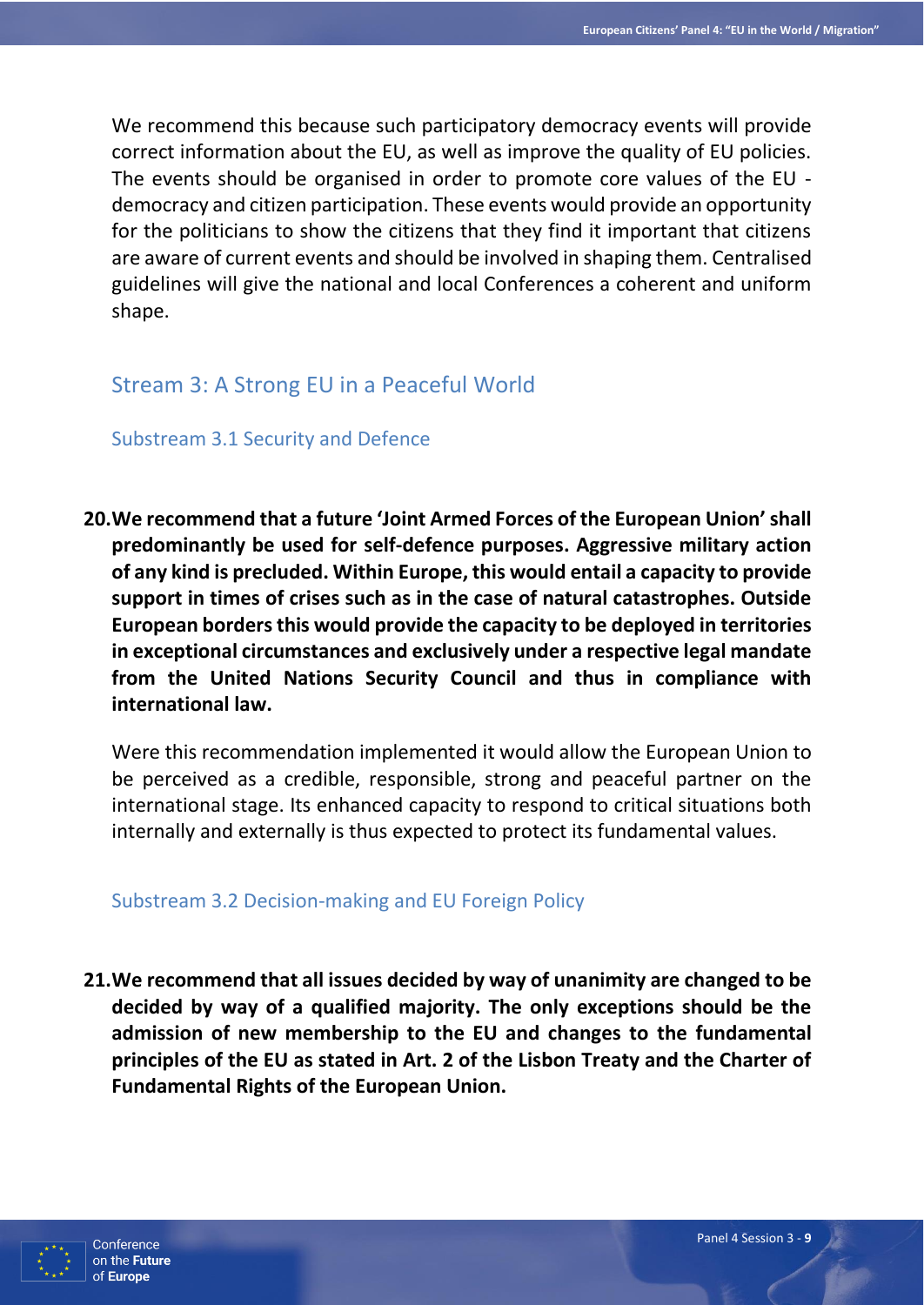This will consolidate the position of the EU in the world by presenting a united front towards third countries and agilise its response in general and in particular in crisis situations.

**22.We recommend that the European Union strengthen its ability to sanction Member States, governments, entities, groups or organisations as well as individuals that do not comply with its fundamental principles, agreements and laws. It is imperative to make sure that the sanctions that already exist are quickly implemented and enforced. Sanctions against third countries should be proportional to the action that triggered it and be effective and applied in due time.**

In order for the EU to be credible and reliable, it has to apply sanctions to those who infringe upon its principles. These sanctions should be readily and actively enforced and verified.

## Substream 3.3 Neighbouring Countries and Enlargement

**23.We recommend that the European Union allocate a specific budget to develop educational programmes on the functioning of the EU and its values. Then it will be proposed to the Member States that wish that they can integrate them into their school curricula (primary, secondary schools, and universities). In addition, a specific course on the EU and its functioning could be offered to students wishing to study in another European country through the Erasmus programme. Students choosing this course would be given priority in the allocation of said Erasmus programmes.**

We recommend this to strengthen the sense of belonging to the EU. This will enable citizens to better identify with the EU and transmit its values. Moreover, it will also improve transparency regarding the functioning of the EU, the benefits of being part of it, and the fight against anti-European movements. This should act as a deterrent to Member States leaving the EU.

**24.We recommend that the EU makes greater use of its political and economic weight in its relations with other countries to prevent certain Member States from undergoing bilateral economic, political and social pressures.**

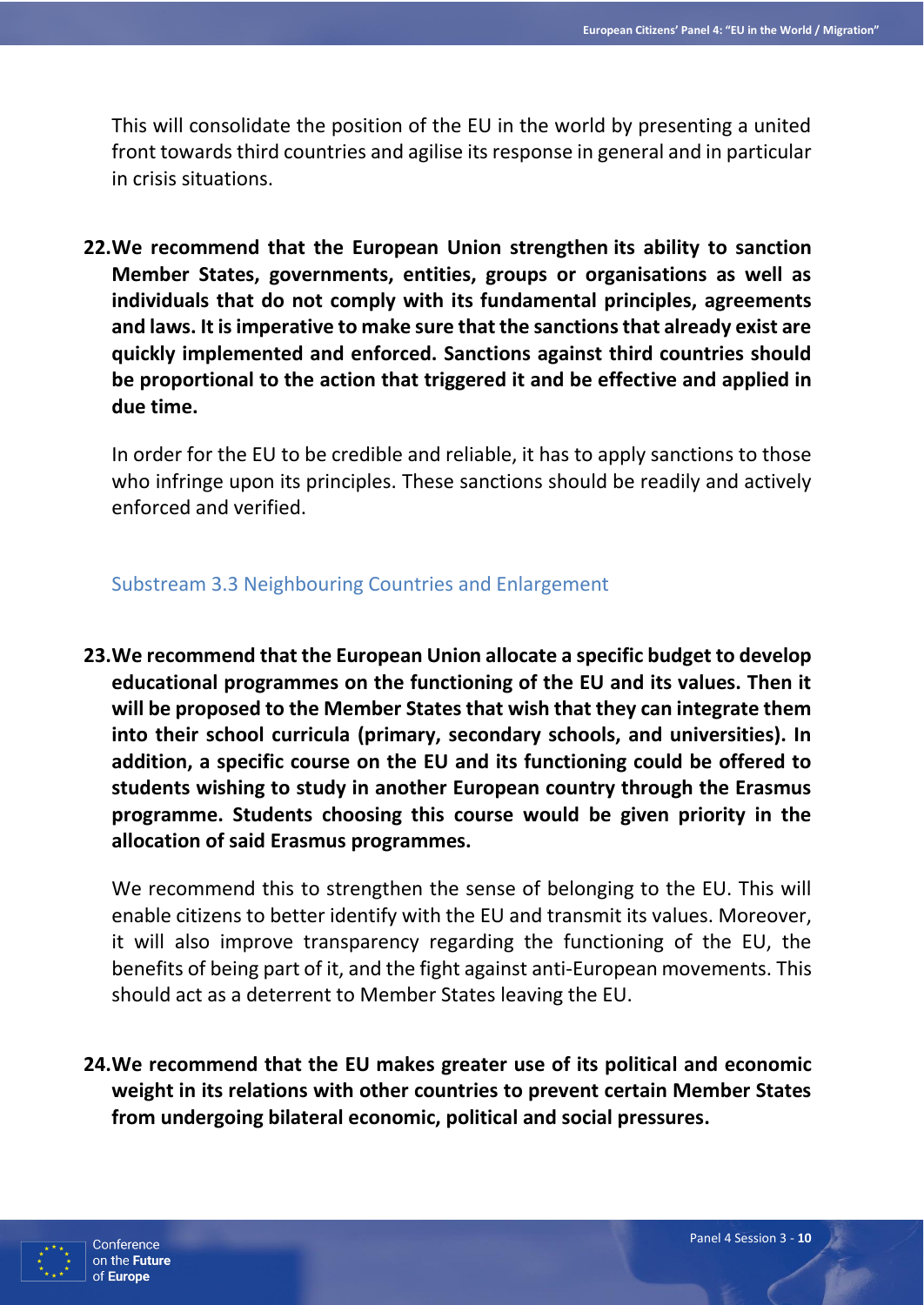We recommend this for three reasons. Firstly, this will reinforce the feeling of unity within the EU. Secondly, a unilateral response will provide a clear, strong, and faster answer in order to avoid any attempt by other countries to intimidate and engender repressive politics against EU members. Thirdly, this will reinforce the security of the Union and make sure that no Member States feel left out or ignored. Bilateral responses divide the EU and this is a weakness used by third countries against us.

**25.We recommend that the European Union improve its media strategy. On the one hand, the EU should strengthen its visibility on social media and actively promote its content. On the other hand, the EU should continue to organise conferences such as Conference on the Future of Europe on an annual in person basis. In addition, we also recommend that the EU further encourage innovation through promoting an accessible European social media platform.**

We recommend the above as it could not only reach younger people, but also generate more interest and involvement among European citizens through a more engaging and effective tool of communication. These events like the Conference on the Future of Europe should allow citizens to be more involved in the decision-making process and make certain that their voice is heard.

**26.We recommend that Member States agree on a strong vision and a common strategy in order to harmonise and consolidate the identity and the unity of the EU before allowing the accession to other countries.**

We recommend this because we believe it is essential to both strengthen the EU and consolidate the relationship between Member States before considering the integration of other countries. The more states integrate into the EU, the more complicated the decision-making process will become within the EU; hence the importance of reviewing these decision-making processes that are voted through the process of unanimity.

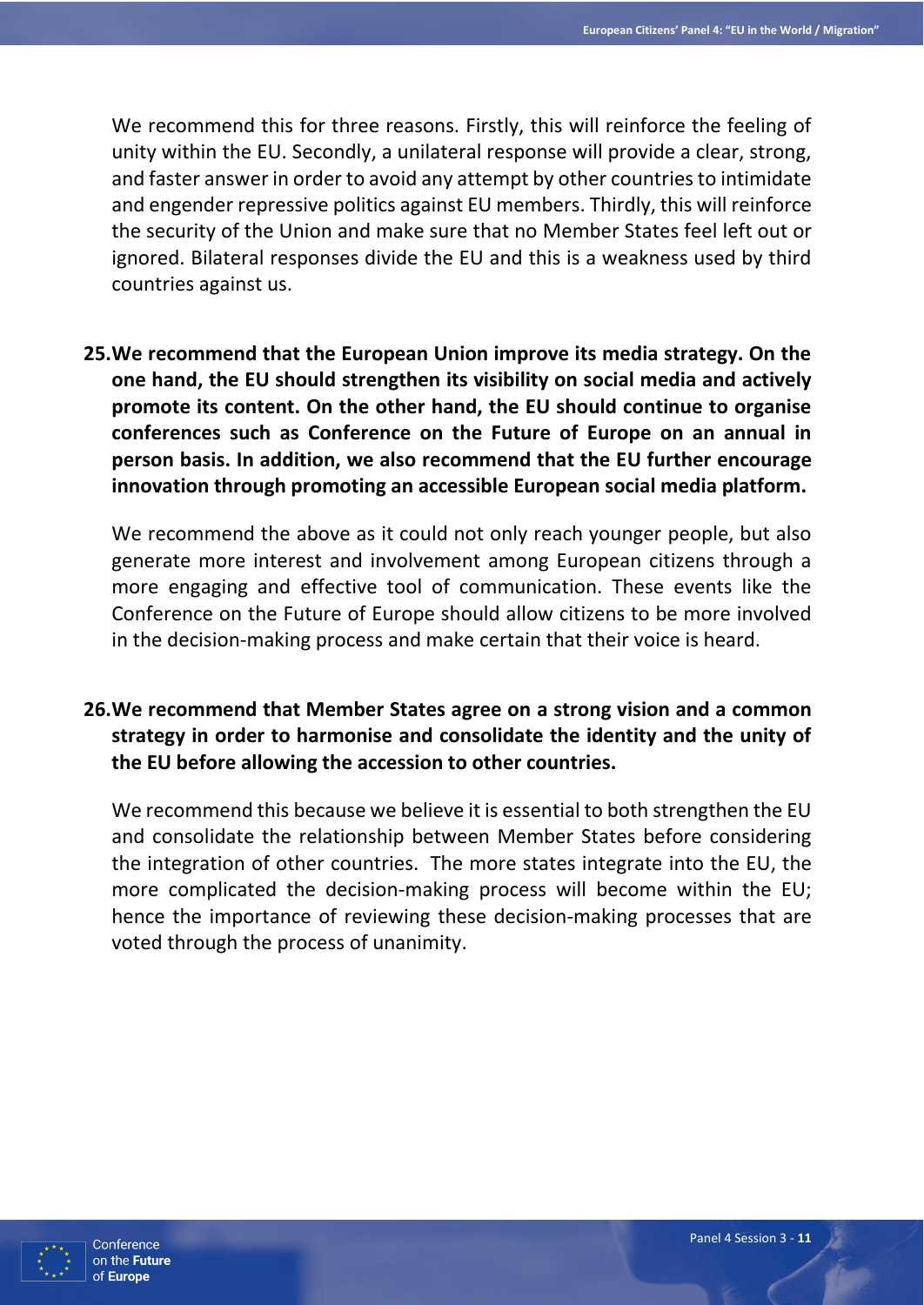# Stream 4: Migration from a Human Point of View

## Substream 4.1 Remedy causes of migration

**27.We recommend that the European Union should participate actively in the economic development of countries outside the European Union and from where there is a high outflux of migrants. The EU, with the help of the relevant bodies (for example local NGOs, local politicians, field-workers, experts, etc.), should look for ways to peacefully intervene efficiently and actively in countries with important migration outflux that have previously agreed with the exact terms of cooperation with local authorities. These interventions should have tangible results with measurable effects. At the same time, these tangible results and effects should be clearly outlined in order for EU citizens to understand the development aid policy undertaken by the Union. In this sense, EU development aid actions should become more visible.**

We recommend this because, even though the EU is working on international development, it needs to keep doing so and invest in transparency and visibility in the policy and actions that it undertakes.

**28.We recommend having a common European labour framework, thus harmonising working conditions throughout the Union (ex. minimum salary, working times, etc.). The EU should try to create basic common standards on labour to prevent migration from citizens that leave their countries of origin seeking better working conditions. As part of these standards, the EU should reinforce the role of trade unions at the transnational level. By doing so, the EU would be considering internal economic migration (EU citizens' migration) as a critical issue.**

We recommend this because we have identified that a lot of people within the EU migrate due to economic reasons, since there is a disparity between the working conditions of European Member States. This leads to a brain-drain effect in countries which should be avoided in order for Member States to keep talent and workforce. Even though we support free movement of citizens, we think that EU citizens' migration between EU Member States, when happening involuntarily, is due to economic reasons. That's why it is important to establish a common labour framework.

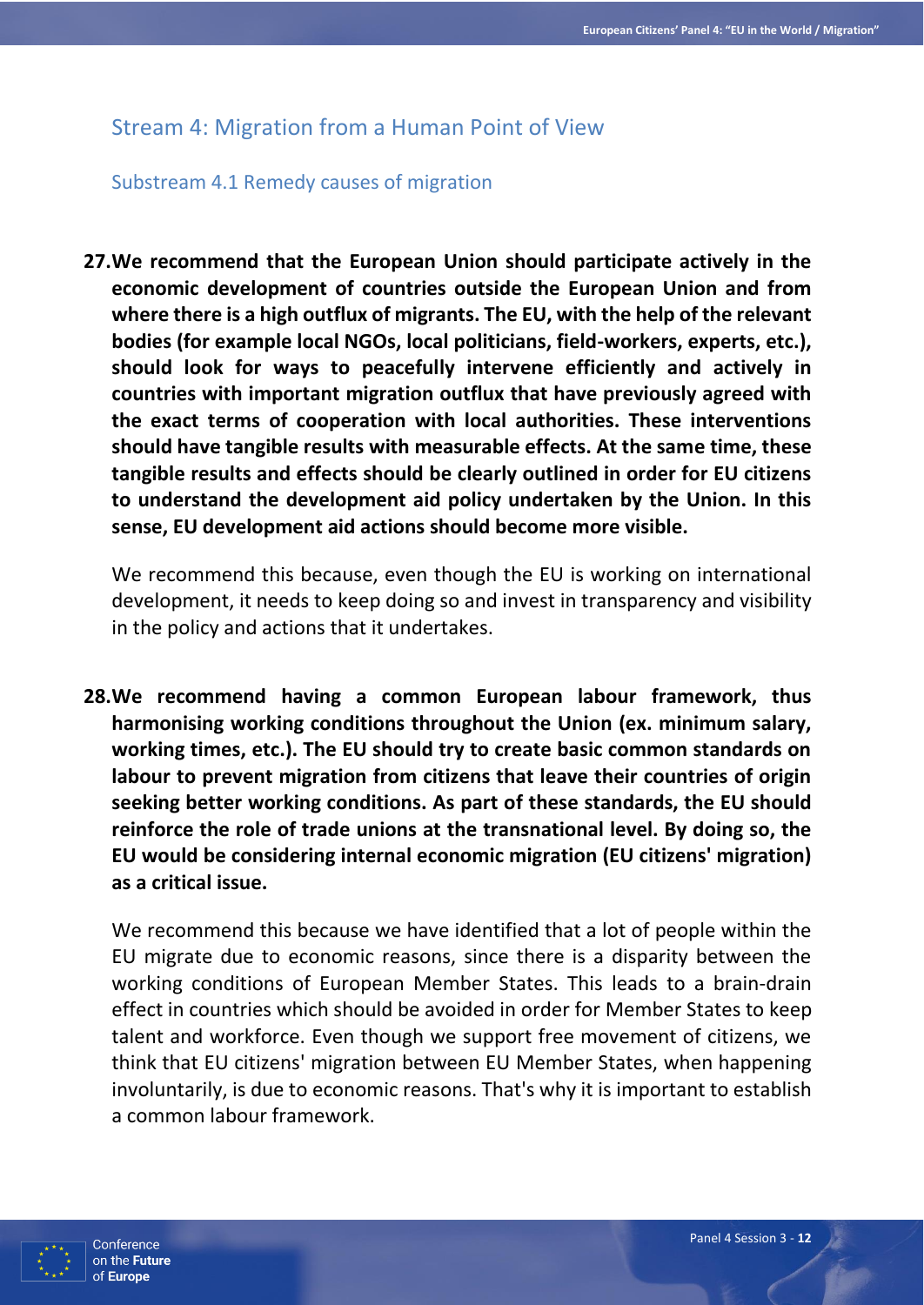#### Substream 4.2 Human Consideration

**29.We recommend the implementation of a joint and collective migration policy in the EU based on the principle of solidarity. We want to focus on the problem in regards to the refugees. A common procedure in all the Member States of the Union should be based on the best practice and customs that seemed to be successful in all the countries of the Union. This procedure should be proactive and actively being executed both by the national authorities and the administration of the EU.** 

The problem in regards to the refugees concerns all the countries in the EU. Currently, the practices in the states are too diversified which has negative consequences for both refugees and the citizens of the Union. Therefore a coherent and consistent approach is required.

**30.We recommend that the EU increases its efforts to inform and educate citizens of the Member States about the topics related to migration. This aim should be achieved by educating children, as early as possible, from the beginning of primary school on the subjects such as migration and integration. If we combine this early education with the activities of NGOs and youth organisations as well as wide-reaching media campaigns, we could fully reach our goal. Additionally, a wide range of communication channels should be used, from leaflets to television and social media.**

It is important to show the people that migration also has many positive aspects such as additional work force. We want to emphasize the importance of raising awareness on both processes, so that people understand the reasons and consequences of migration to abolish the stigma which comes from the fact of being perceived as a migrant.

#### Substream 4.3 Integration

**31.We recommend that the Directive 2013/33/EU on minimum standards for the reception of asylum seekers in Member States be replaced by a compulsory EU regulation, which will be uniformly applicable in all Member States. A priority should be that reception facilities and accommodation be improved. We** 

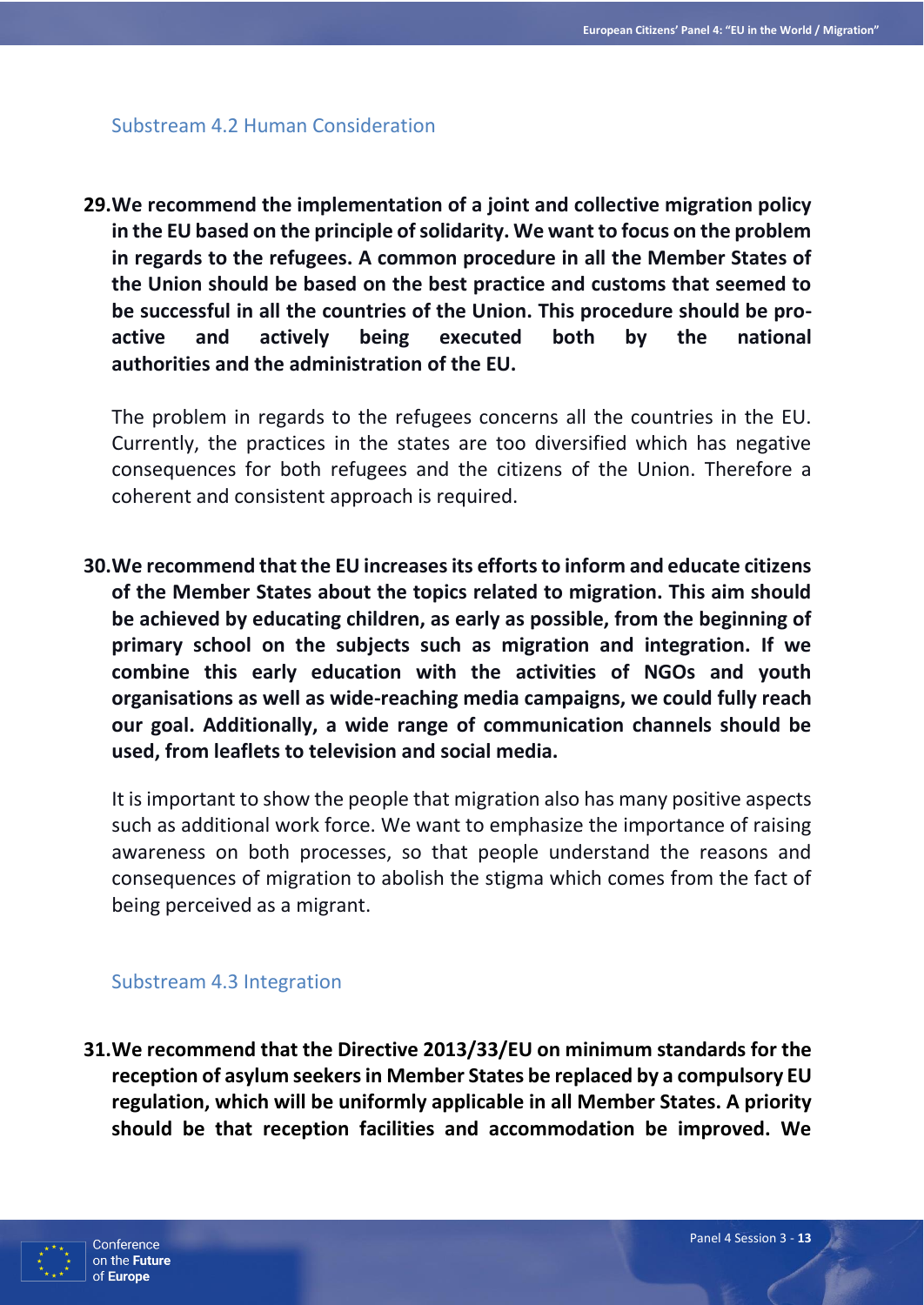**recommend the creation of a specific monitoring body from the EU for the implementation of the regulation.**

As the existent directive is not implemented in a uniform way in all Member States. Conditions such as the Moria refugee camps have to be avoided. Therefore, the recommended regulation should be implemented and have compulsory sanctions. As for the monitoring body, it should be strong and reliable.

**32.We recommend that the EU ensures that every asylum seeker and refugee, during the process of the residence procedure, attends language and integration courses. The courses should be mandatory, free of charge and include personal assistance for the initial integration. They should start within two weeks after the submission of the residency application. Additionally, incentives and sanctions mechanisms should be established.**

Learning the language as well as understanding the culture, history and ethics of the country of arrival is a key step to integration. The lengthy wait for the initial integration process has a negative impact on the migrants' social assimilation. Sanction mechanisms can help identify a migrants' willingness to integrate.

## Stream 5: Responsibility and Solidarity across the EU

## Substream 5.1 Distributing Migration

**33.We recommend replacing the Dublin System with a legally-binding treaty to ensure just, balanced and proportionate distribution of asylum seekers in the EU on the basis of solidarity and justice. Currently, refugees are required to put forward their asylum requests in the EU Member State they first arrive in. This system transition should be as swift as possible. The EU Commission's proposal for a New EU Pact on Migration and Asylum from 2020 is a good start and should be put into legal form, since it includes quotas on distribution of refugees among EU Member States.**

We recommend this because the current Dublin System does not respect the principles of solidarity and justice. It puts a heavy burden on the countries at the border of the EU, where most asylum seekers first enter EU territory. All

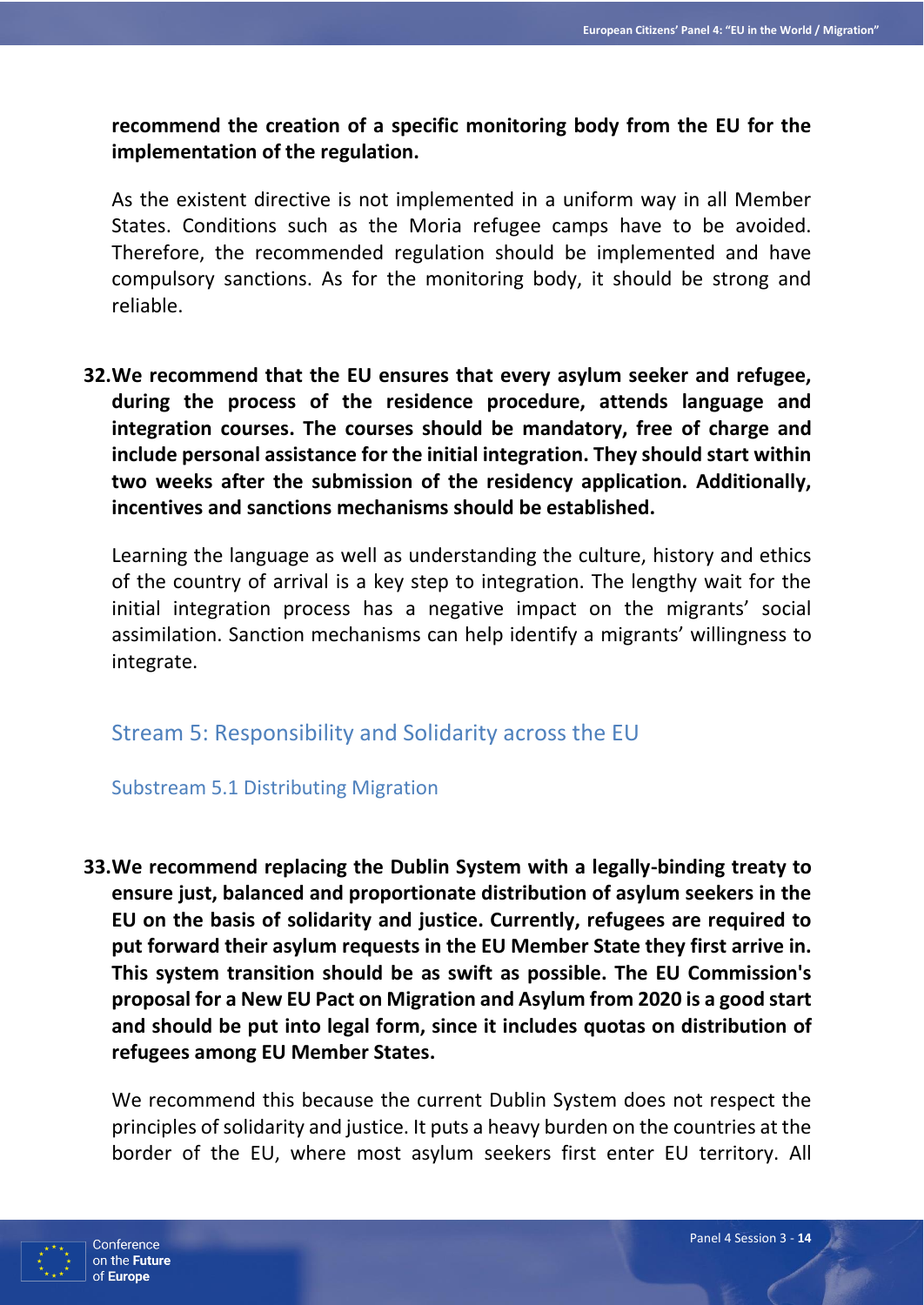Member States have to take responsibility to manage refugee flows into the EU. The EU is a community of shared values and should act accordingly.

**34.We recommend the EU provide support to the EU Member States in order to process asylum requests both at a faster pace and according to joint standards. In addition, humanitarian accommodation should be provided for refugees. To take burden off the arrival countries, we recommend that refugees be relocated within the EU quickly and efficiently after their first arrival into the EU so that their asylum request can be processed elsewhere within the EU. For this, financial support from the EU as well as organisational support through the EU Asylum Agency is needed. People whose asylum requests were denied must be sent back to their countries of origin in an efficient manner — as long as their country of origin is considered safe.**

We recommend this because asylum procedures currently take too much time, and they may differ from one Member State to another. By speeding up asylum processes refugees spend less time waiting for their final asylum decision in temporary accommodation facilities. Asylum seekers who are admitted can be integrated more quickly into their final country of destination.

**35.We recommend strong EU financial, logistical and operational support for the management of the first reception which would lead to a possible integration or repatriation of irregular migrants. Beneficiaries of such support shall be the EU border states who carry the burden of the migration influx.**

We recommend strong support because some EU border states bear the greatest burden from the migrant influx due to their geographical location.

**36.We recommend that the mandate of the EU Agency for Asylum shall be strengthened to coordinate and manage the distribution of asylum seekers within the EU Member States to achieve a fair distribution. A fair distribution requires to take into account the needs of the asylum seekers as well as logistical and economical capacities of EU Member States and their needs in terms of labour market.**

We recommend this because a centralised coordination and management of the distribution of asylum seekers which is regarded as fair, by Member States as well as their citizens, prevents chaotic situations and social tensions, thus contributing to greater solidarity between EU Member States.

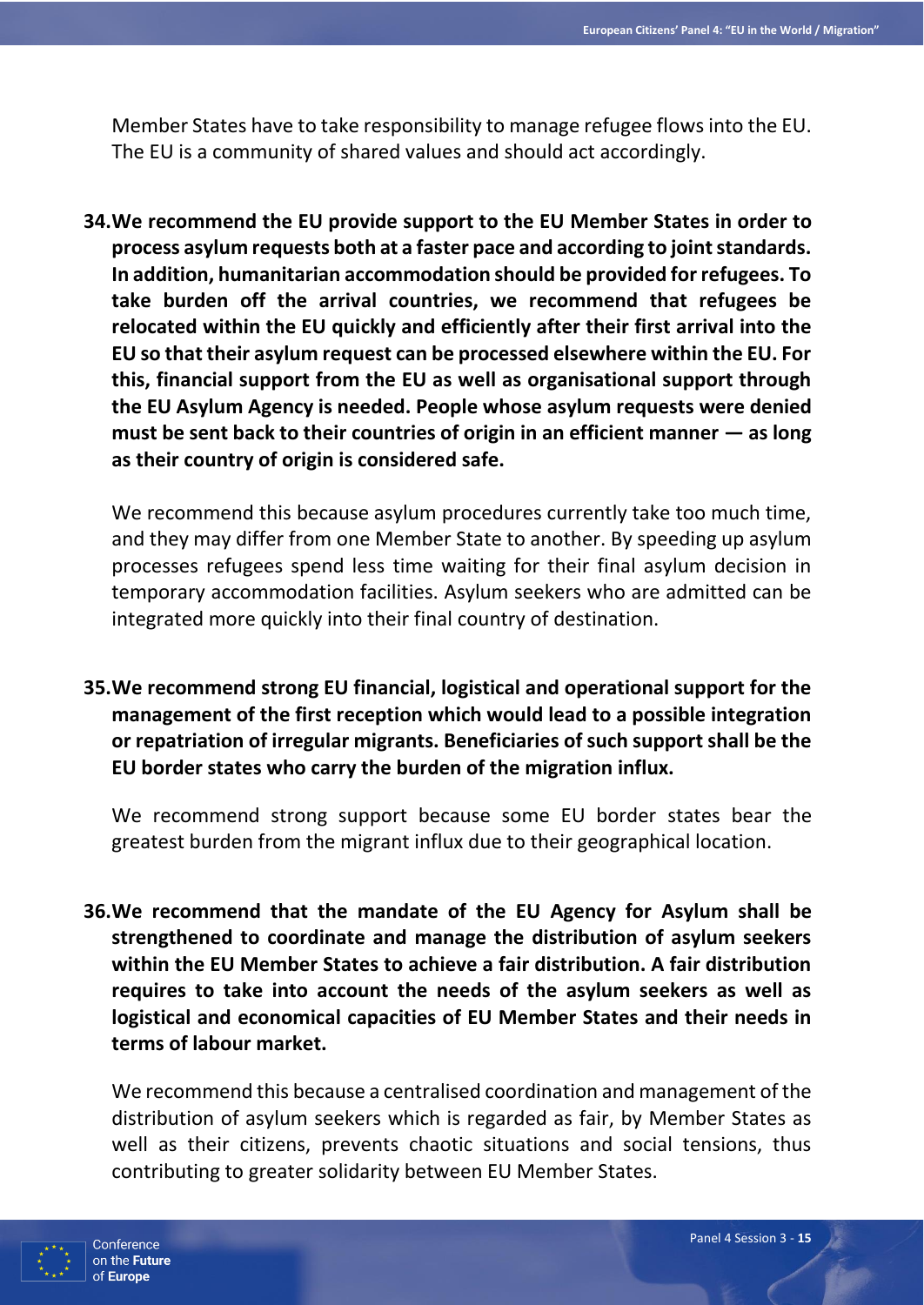## Substream 5.2 Common Approach to Asylum

**37.We recommend either creating an overarching EU institution or strengthening the EU Asylum Agency to process and decide upon asylum requests for the whole European Union based on uniform standards. It should also be in charge of a just distribution of refugees. This institution should also define which countries of origin are safe and which are not, and should be responsible for sending back rejected asylum seekers.**

We recommend this because the current asylum policy is characterised by unclear responsibilities and different standards between EU Member States. This leads to inconsistent handling of asylum procedures across the EU. Furthermore, the EU Asylum Agency currently only possesses "soft" power. It can only advise Member States on asylum issues.

**38.We recommend the establishment, without delay, of dedicated asylum centres for unaccompanied minors across all EU Member States. This should be done in order to accommodate and provide care to the minors according to their particular needs, at the earliest opportunity.**

We recommend this because:

- 1) Many minors are likely to be traumatised (coming from areas of conflict).
- 2) Different children will have differing needs (according to age, health, etc.).

3) Were this recommendation implemented, it would ensure that vulnerable and traumatised minors would receive all necessary care at the earliest possible opportunity.

4) As minors are future European citizens and as such, if treated appropriately, should contribute positively to the future of Europe.

**39.We recommend the establishment of a common, transparent system for dealing with the expeditious processing of asylum seekers. This process should provide for a minimum standard and should be applied across all Member States equally.**

We recommend this because:

1) Were this recommendation implemented, it would lead to a faster and more transparent way of dealing with asylum claims.

2) A failure to expedite the asylum process leads to illegality and criminality.

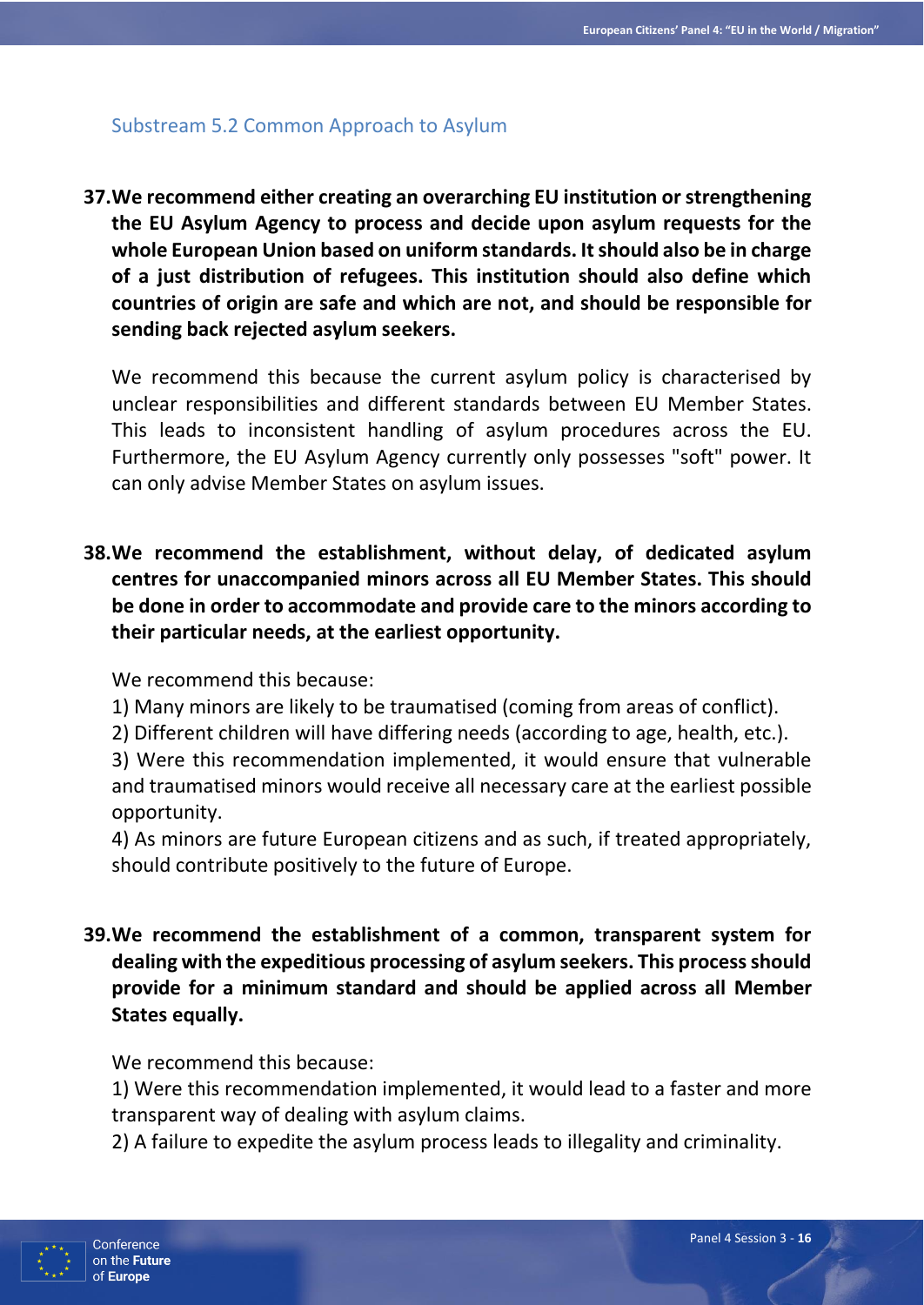3) Minimum standards as referred to in our recommendation should encompass respect for human rights, health and the educational needs of asylum seekers.

4) Implementing this recommendation would lead to access to employment and self-sufficiency, allowing a positive contribution to EU society. Regularising employment status prevents abuses of asylum seekers in the working environment. This could only benefit a more successful integration of all affected.

5) Extended stays in asylum centres have negative consequences in terms of the mental health and well-being of the occupants.

# **40.We strongly recommend a complete overhaul of all agreements and legislation governing asylum and immigration in Europe. We further recommend that an 'all of Europe' approach be adopted.**

We recommend this because:

1) All current agreements are unworkable, impractical, and no longer fit for purpose since 2015 and up to the present day.

2) The EU should be the first *"agency"* that manages all other agencies and NGOs directly dealing with asylum issues.

3) The Member States affected are the ones that are left largely alone to deal with this issue. The 'à la carte' attitude of some Member States reflects poorly on the unity of the EU.

4) New targeted legislation would allow for a better future for all asylum seekers and lead to a more unified Europe.

5) Gaps in the current legislation are giving rise to conflicts and disharmony across Europe and are causing increased intolerance amongst European citizens towards migrants.

6) Stronger, relevant legislation would lead to a reduction in crime and abuses of the current asylum system.

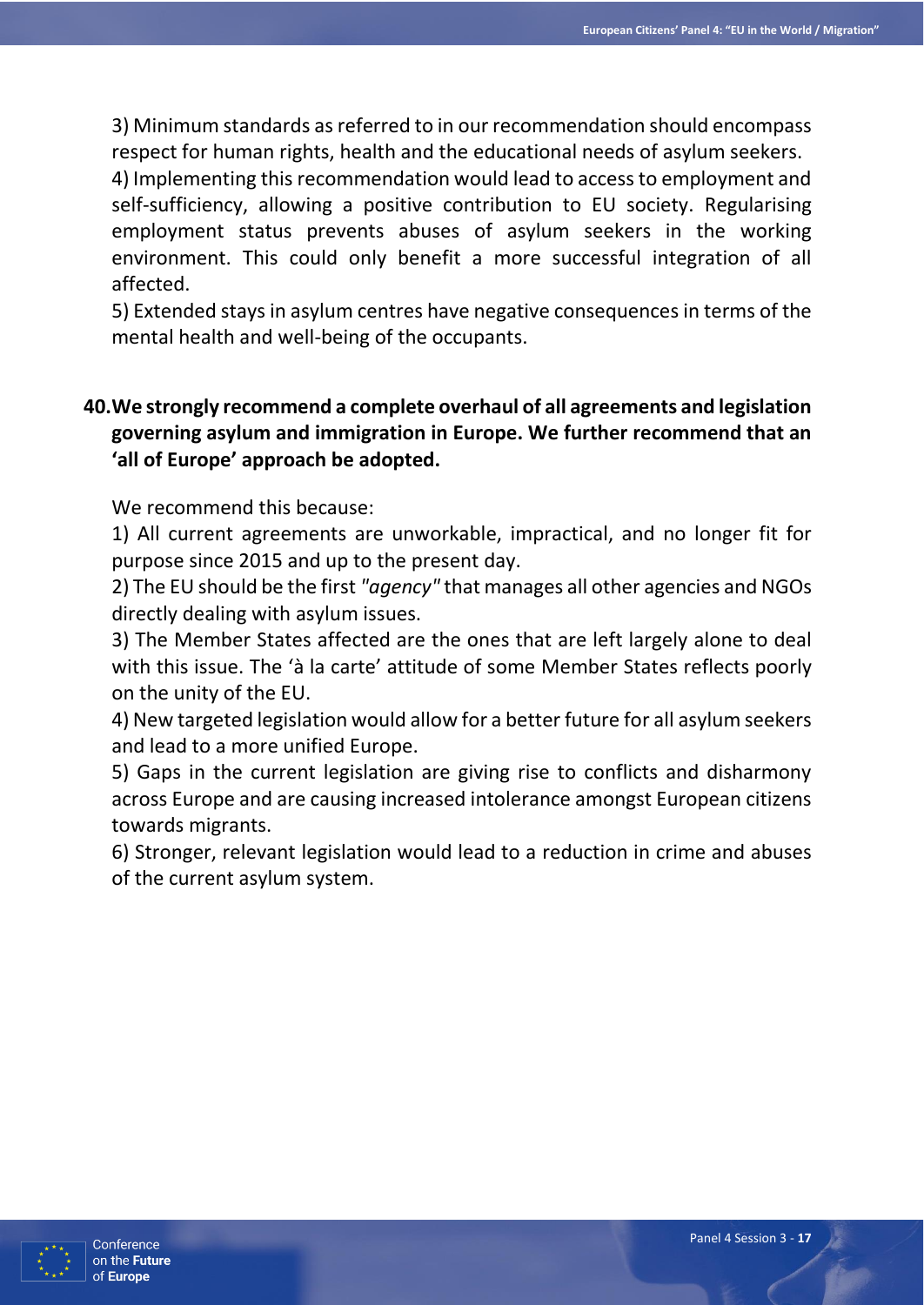## **Annex: OTHER RECOMMENDATIONS THAT WERE CONSIDERED BY THE PANEL AND NOT ADOPTED**

# Stream 1 Self-reliance and Stability

Substream 1.1 Autonomy of the EU

**We recommend, where the developing countries request it, intervention programmes for economic development based on partnerships adapted to each state's needs and/or commercial agreements, after an initial study of their economic potential and thereafter granting economical support and ensuring professional training.**

We recommend this because this leads to the development of industrial independence, creating workplaces which improve the overall migration situation/status; this can also serve to aid better commercial agreements in developing countries.

## Stream 2: The EU as an International Partner

Substream 2.1 Trade and Relations in an Ethical Perspective

**We recommend that the EU includes regulations that oblige companies to control their supply chain by periodically providing a full (auditing) report, and set conditions that reward and restrict import in accordance with ethical criteria. Depending on the size, the company should provide an internal and/or external audit report.**

We recommend this in order to extend the ethical perspective when trading with the EU through monitoring of company activity in the supply chain across countries, incentivizing companies to behave in accordance to ethical criteria such as the use of dangerous products, labour rights and conditions, possible use of child labour, and environmental protection. This recommendation would not apply to online products bought directly by the consumer.

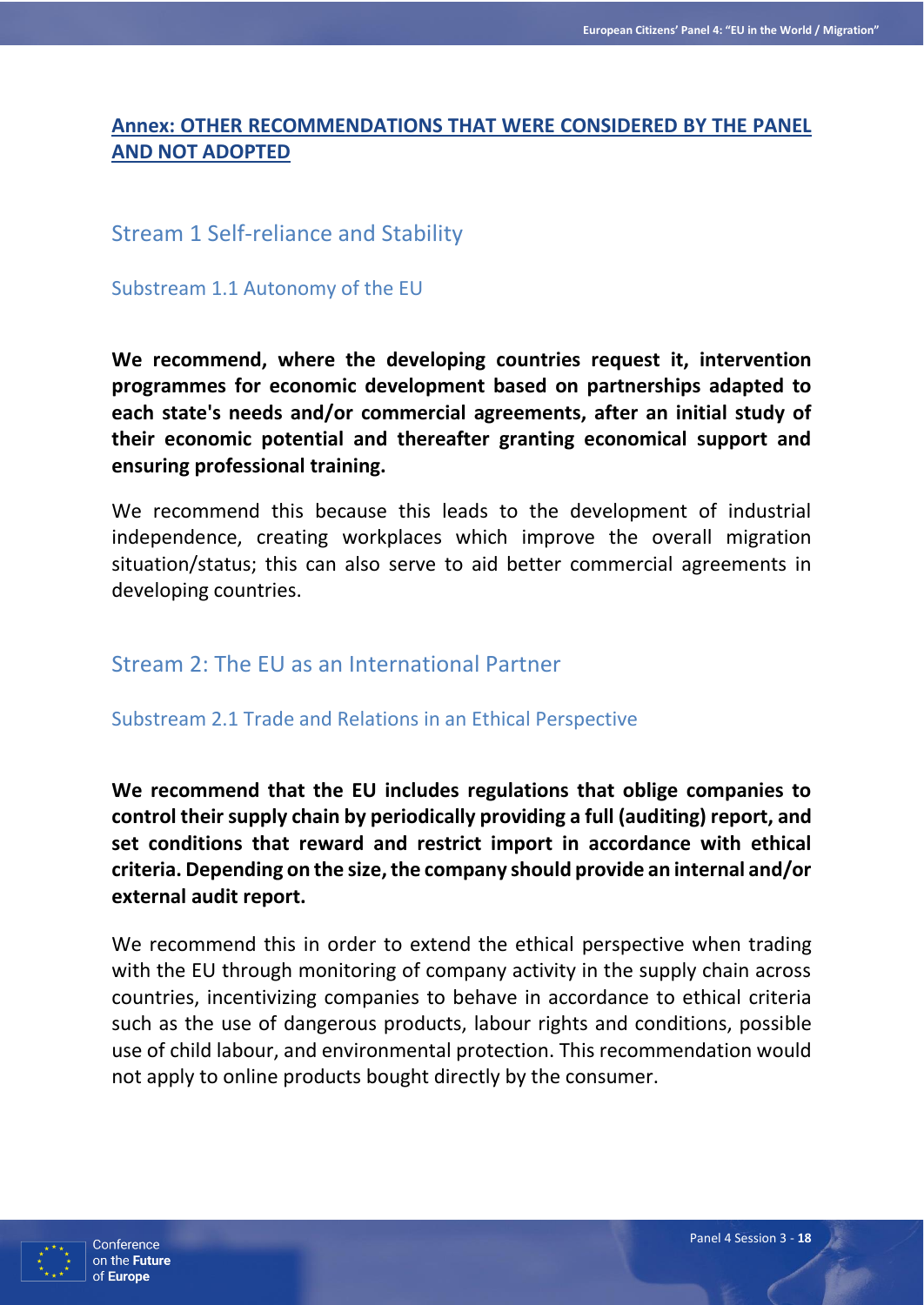## Stream 3: A Strong EU in a Peaceful World

#### Substream 3.1 Security and Defence

**We recommend that the present European security architecture is reconceptualized as a more efficient, effective, and capable supranational structure. This will ultimately result in the creation of the 'Joint Armed Forces of the European Union'. This development shall entail the gradual integration and subsequent conversion of national armed forces. This unification of military capacities and capabilities across the European Union is also supposed to foster an enduring European integration. The creation of the Joint Armed Forces of the European Union would also require a new cooperation agreement with NATO as well as non-European NATO Member States.**

Following this recommendation, we expect military structures within the European Union to be more cost-efficient and capable of responding and acting where necessary. As a consequence of this integrated approach, the European Union should be better placed to act decisively in a coordinated manner in critical situations.

## Stream 4: Migration from a Human Point of View

### Substream 4.1 Remedy Causes of Migration

**We recommend that the EU creates a protocol for action regarding the upcoming refugee crisis that will arise from the climate crisis. As part of this protocol, the EU must expand the definition of refugees and asylum seekers to be comprehensive and include the people affected by climate change. Since a lot of migrants will not have the chance to go back to their countries of origin due to its uninhabitability, another part of the protocol should make sure that institutions find new usages for areas affected by climate change in order to support the migrants that have left these territories. For example, flooded zones could be used to create wind energy farms.**